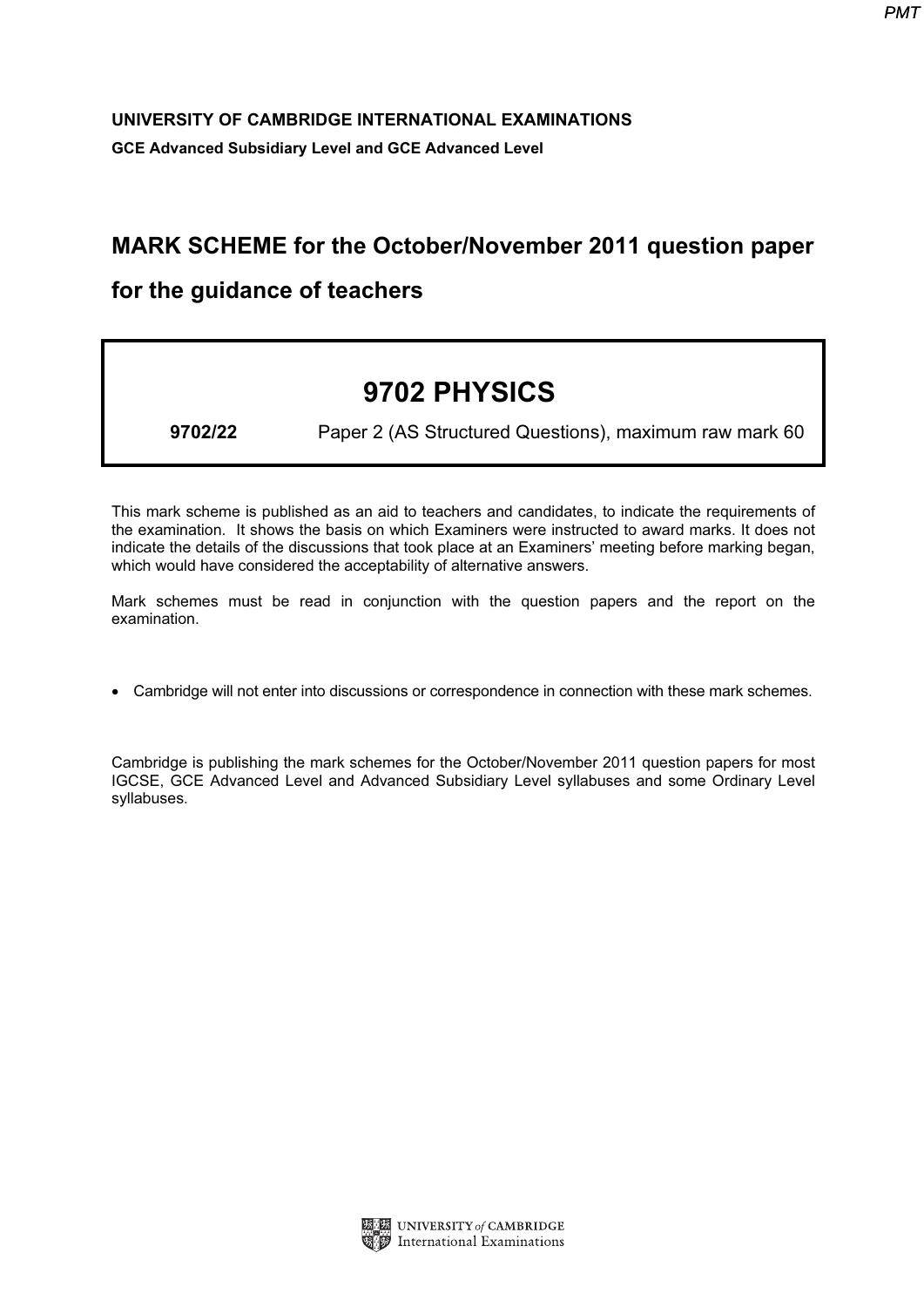| Page 2       |     |                                                                                                                                                                                                                                                         | <b>Mark Scheme: Teachers' version</b> | <b>Syllabus</b>                                                                                                                                                                                             |  | Paper                                                                |       |  |
|--------------|-----|---------------------------------------------------------------------------------------------------------------------------------------------------------------------------------------------------------------------------------------------------------|---------------------------------------|-------------------------------------------------------------------------------------------------------------------------------------------------------------------------------------------------------------|--|----------------------------------------------------------------------|-------|--|
|              |     |                                                                                                                                                                                                                                                         |                                       | GCE AS/A LEVEL - October/November 2011<br>9702                                                                                                                                                              |  | 22                                                                   |       |  |
| 1            |     |                                                                                                                                                                                                                                                         |                                       | (a) average velocity = $540/30$<br>$= 18 \text{ m s}^{-1}$                                                                                                                                                  |  | C <sub>1</sub><br>A <sub>1</sub>                                     | $[2]$ |  |
|              |     | (b) velocity zero at time $t = 0$<br>positive value and horizontal line for time $t = 5$ s to 35 s<br>line / curve through $v = 0$ at $t = 45$ s to negative velocity<br>negative horizontal line from 53 s with magnitude less than positive value and |                                       |                                                                                                                                                                                                             |  | <b>B1</b><br><b>B1</b><br><b>B1</b>                                  |       |  |
|              |     |                                                                                                                                                                                                                                                         |                                       | horizontal line to time = 100s                                                                                                                                                                              |  | <b>B1</b>                                                            | [4]   |  |
| $\mathbf{2}$ |     |                                                                                                                                                                                                                                                         |                                       | (a) (i) force is rate of change of momentum                                                                                                                                                                 |  | <b>B1</b>                                                            | $[1]$ |  |
|              |     |                                                                                                                                                                                                                                                         |                                       | (ii) work done is the product of the force and the distance moved in the direction<br>of the force                                                                                                          |  | <b>B1</b>                                                            | $[1]$ |  |
|              |     |                                                                                                                                                                                                                                                         |                                       | (b) (i) $W = Fs$ or $W = mas$ or $W = m(v^2 - u^2)/2$ or $W =$ force x distance s                                                                                                                           |  | A <sub>1</sub>                                                       | $[1]$ |  |
|              |     |                                                                                                                                                                                                                                                         |                                       | (ii) $as = (v^2 - u^2)/2$ any subject<br>$W = mas$ hence $W = m(v^2 - u^2)/2$<br>RHS represents terms of energy or with $u = 0$ KE = $\frac{1}{2}mv^2$                                                      |  | M1<br>M1<br>A <sub>1</sub>                                           | $[3]$ |  |
|              |     |                                                                                                                                                                                                                                                         |                                       | (c) (i) work done = $\frac{1}{2} \times 1500 \times [(30)^2 - (15)^2]$ (=506250)<br>distance = WD / $F = 506250$ / 3800 = 133 m<br>or $F = ma$ a = 2.533 (m s <sup>2</sup> )<br>$v^2 = u^2 + 2as$ s = 133 m |  | C <sub>1</sub><br>A <sub>1</sub><br>C <sub>1</sub><br>A <sub>1</sub> | $[2]$ |  |
|              |     |                                                                                                                                                                                                                                                         |                                       | (ii) the change in kinetic energy is greater or the work done by the force has to<br>be greater, hence distance is greater (for same force)                                                                 |  | A <sub>1</sub>                                                       | $[1]$ |  |
|              |     |                                                                                                                                                                                                                                                         | distance                              | allow: same acceleration, same time, so greater average speed and greater                                                                                                                                   |  |                                                                      |       |  |
| 3            | (a) | (i)                                                                                                                                                                                                                                                     |                                       | stress = force / (cross-sectional) area                                                                                                                                                                     |  | B <sub>1</sub>                                                       | $[1]$ |  |
|              |     | (ii)                                                                                                                                                                                                                                                    |                                       | strain = extension / original length or change in length / original length                                                                                                                                  |  | B <sub>1</sub>                                                       | $[1]$ |  |
|              |     |                                                                                                                                                                                                                                                         |                                       | (b) point beyond which material does not return to the original length / shape / size<br>when the load / force is removed                                                                                   |  | B <sub>1</sub>                                                       | $[1]$ |  |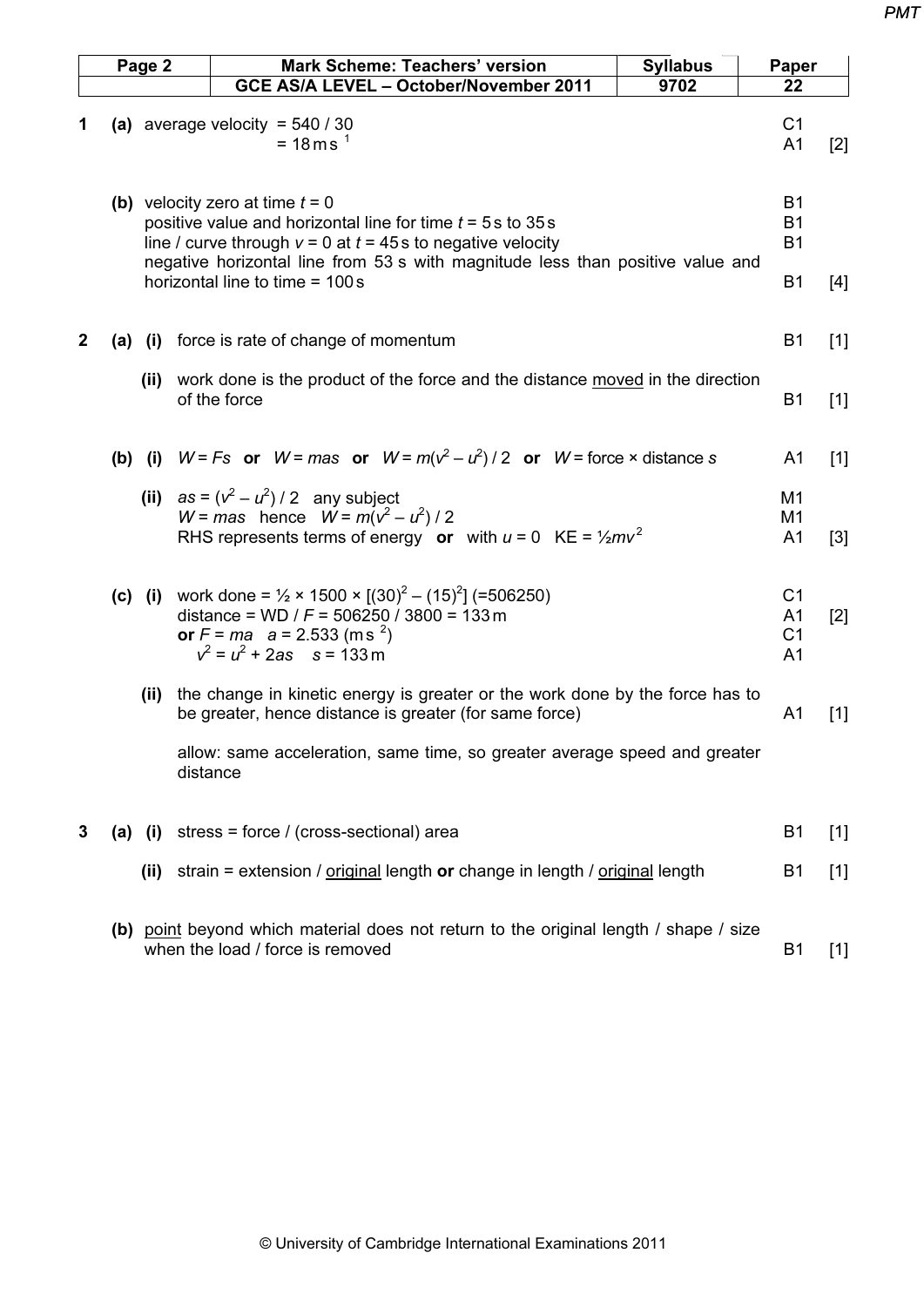| Page 3 |  |                                                                          |                   | <b>Mark Scheme: Teachers' version</b><br>GCE AS/A LEVEL - October/November 2011                                                                                                              | <b>Syllabus</b><br>9702 | Paper<br>22                      |       |
|--------|--|--------------------------------------------------------------------------|-------------------|----------------------------------------------------------------------------------------------------------------------------------------------------------------------------------------------|-------------------------|----------------------------------|-------|
|        |  |                                                                          |                   | (c) UTS is the maximum force / original cross-sectional area<br>wire is able to support / before it breaks                                                                                   |                         | M1<br>A <sub>1</sub>             | $[2]$ |
|        |  | allow one: maximum stress the wire is able to support / before it breaks |                   |                                                                                                                                                                                              |                         |                                  |       |
|        |  | (d) (i)                                                                  |                   | straight line from $(0,0)$<br>correct shape in plastic region                                                                                                                                |                         | M <sub>1</sub><br>A <sub>1</sub> | $[2]$ |
|        |  | (ii)                                                                     |                   | only a straight line from (0,0)                                                                                                                                                              |                         | <b>B1</b>                        | $[1]$ |
|        |  | (e) (i)                                                                  |                   | ductile: initially force proportional to extension then a large extension for<br>small change in force<br>brittle: force proportional to extension until it breaks                           |                         | <b>B1</b><br><b>B1</b>           | $[2]$ |
|        |  | (ii)                                                                     | 1.<br>2.          | does not return to its original length / permanent extension (as entered<br>plastic region)<br>returns to original length / no extension (as no plastic region / still in<br>elastic region) |                         | <b>B1</b><br><b>B1</b>           | $[2]$ |
| 4      |  |                                                                          |                   | (a) electric field strength = force / positive charge                                                                                                                                        |                         | B <sub>1</sub>                   | $[1]$ |
|        |  | $(b)$ (i)                                                                |                   | at least three equally spaced parallel vertical lines<br>direction down                                                                                                                      |                         | <b>B1</b><br><b>B1</b>           | $[2]$ |
|        |  | (ii)                                                                     |                   | $E = 1500 / 20 \times 10^{-3} = 75000$ V m <sup>-1</sup>                                                                                                                                     |                         | A <sub>1</sub>                   | $[1]$ |
|        |  | (iii)                                                                    | $F = qE$          | $(W = mg$ and) $qE = mg$<br>$q = mg / E = 5 \times 10^{-15} \times 9.81 / 75000$                                                                                                             |                         | C <sub>1</sub><br>C <sub>1</sub> |       |
|        |  |                                                                          |                   | $= 6.5 \times 10^{-19}$ C<br>negative charge                                                                                                                                                 |                         | A <sub>1</sub><br>A <sub>1</sub> | $[4]$ |
|        |  |                                                                          |                   | (iv) $F > mg$ or F now greater<br>drop will move upwards                                                                                                                                     |                         | <b>B1</b><br><b>B1</b>           | $[2]$ |
| 5      |  |                                                                          |                   | (a) (i) $I_1 + I_3 = I_2$                                                                                                                                                                    |                         | A <sub>1</sub>                   | $[1]$ |
|        |  |                                                                          |                   | (ii) $E_1 = I_2 \frac{R_2}{2} + I_1 \frac{R_2}{2} + I_1 R_1 + I_1 r_1$                                                                                                                       |                         | A <sub>1</sub>                   | $[1]$ |
|        |  |                                                                          | (iii) $E_1 - E_2$ | $=-I_3r_2+I_1(R_1+r_1+R_2/2)$                                                                                                                                                                |                         | <b>B1</b><br>B <sub>1</sub>      | $[2]$ |
|        |  |                                                                          |                   | (b) $p.d.$ across $BJ$ of wire changes / resistance of $BJ$ changes<br>there is a difference in p.d across wire and p.d. across cell $E_2$                                                   |                         | <b>B1</b><br>B <sub>1</sub>      | $[2]$ |
| 6      |  |                                                                          |                   | (a) waves overlap<br>(resultant) displacement is the sum of the displacements of each of the waves                                                                                           |                         | <b>B1</b><br>B <sub>1</sub>      | $[2]$ |